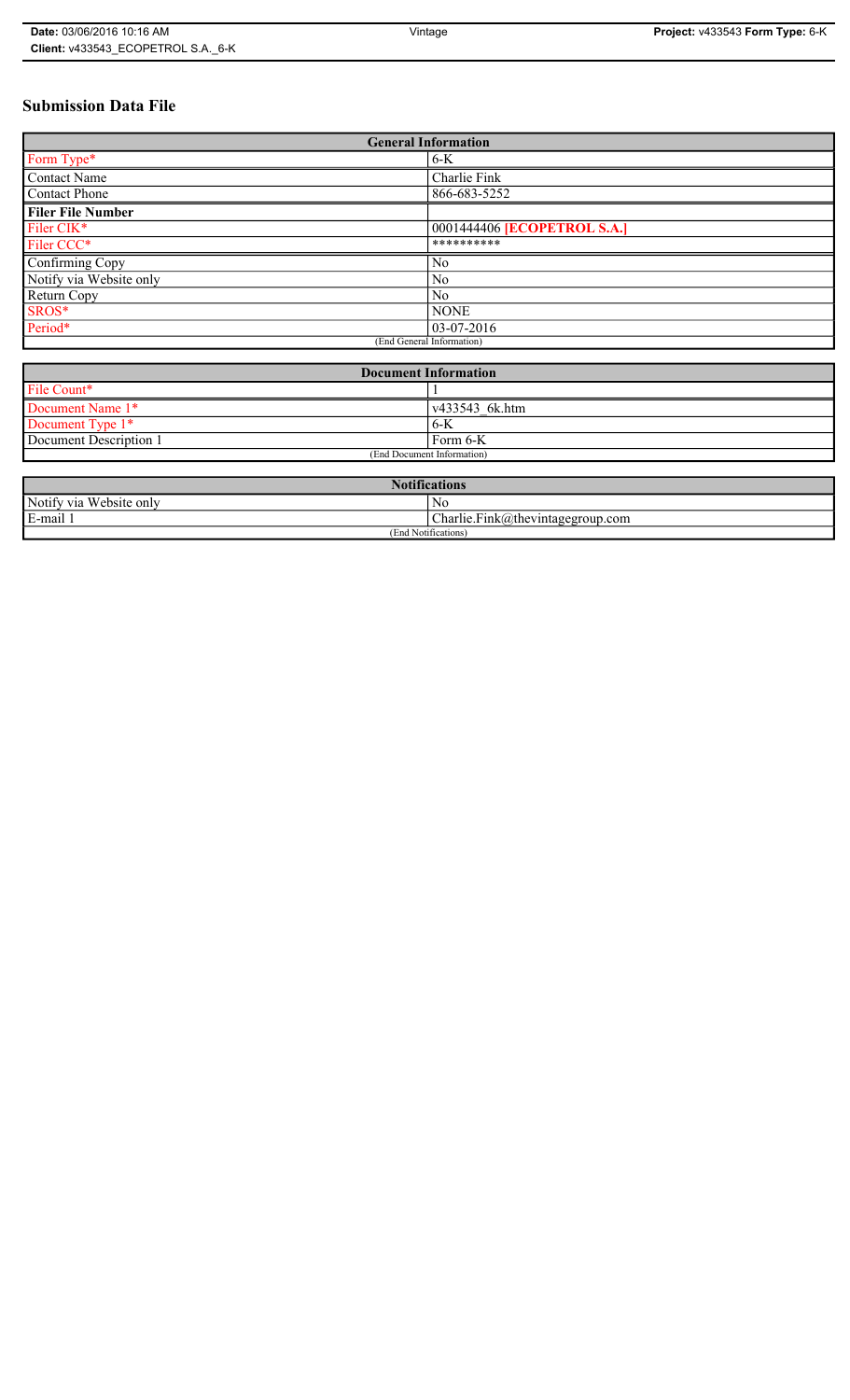## **UNITED STATES SECURITIES AND EXCHANGE COMMISSION Washington, D.C. 20549**

## **FORM 6-K**

## **REPORT OF FOREIGN PRIVATE ISSUER PURSUANT TO RULE 13a-16 OR 15d-16 UNDER THE SECURITIES EXCHANGE ACT OF 1934**

For the month of March, 2016 Commission File Number 001-34175

ECOPETROL S.A.

(Exact name of registrant as specified in its charter)

N.A.

(Translation of registrant's name into English)

COLOMBIA

(Jurisdiction of incorporation or organization)

Carrera 13 No. 36 – 24

BOGOTA D.C. – COLOMBIA (Address of principal executive offices)

Indicate by check mark whether the registrant files or will file annual reports under cover of Form 20-F or Form 40-F.

Form 20-F  $\boxtimes$  Form 40-F  $\Box$ 

Indicate by check mark if the registrant is submitting the Form 6-K in paper as permitted by Regulation S-T Rule 101(b)(1)

 $Yes \Box$  No  $\boxtimes$ 

Indicate by check mark if the registrant is submitting the Form 6-K in paper as permitted by Regulation S-T Rule 101(b)(7)

 $Yes \Box$  No  $\boxtimes$ 

Indicate by check mark whether the registrant by furnishing the information contained in this form is also thereby furnishing the information to the Commission pursuant to Rule 12g3-2(b) under the Securities Exchange Act of 1934.

 $Yes \Box$  No  $\boxtimes$ 

If "Yes" is marked, indicate below the file number assigned to the registrant in connection with Rule 12g3-2(b): 82- N/A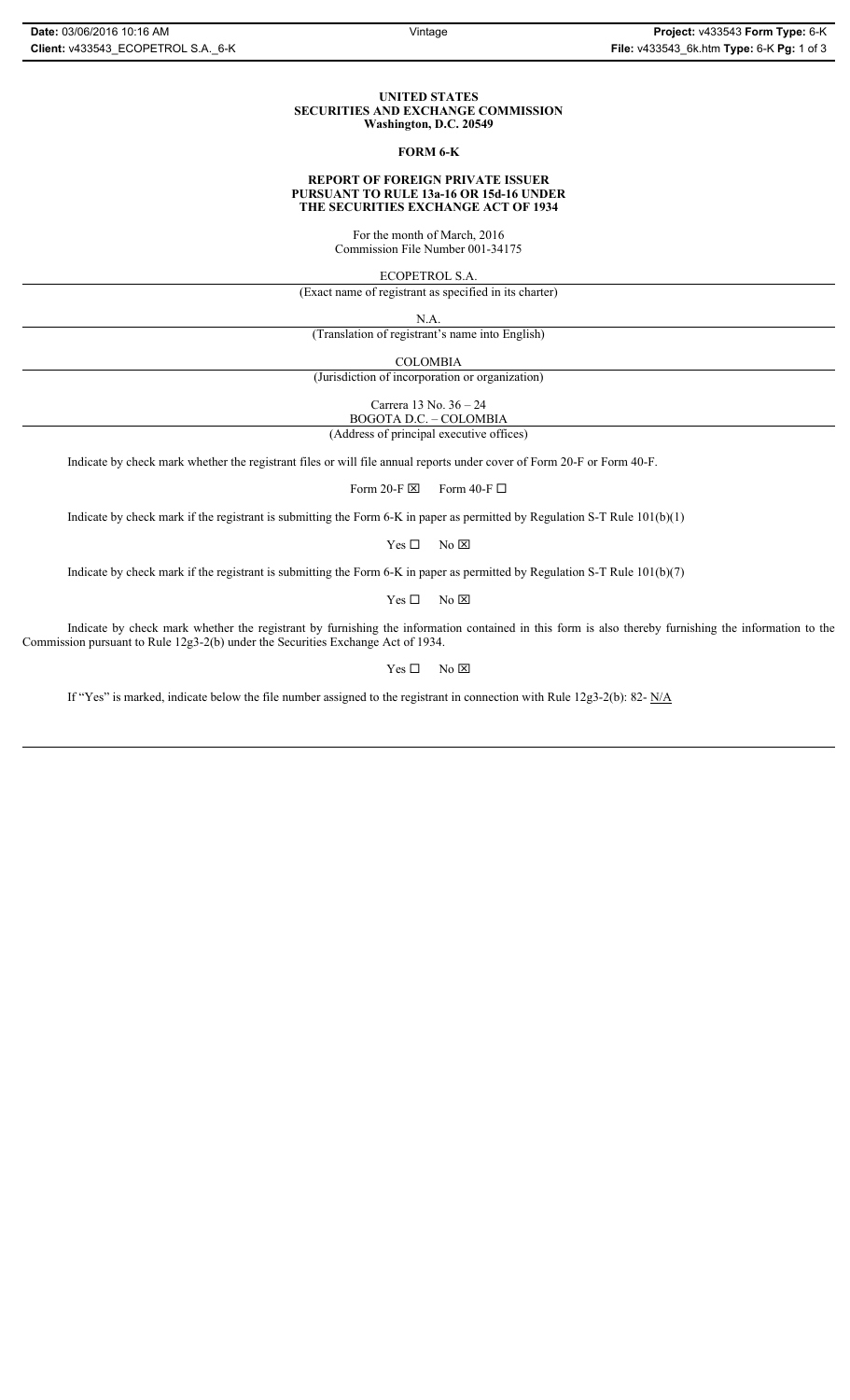**Distribution Proposal for Fiscal Year 2015**

The management of Ecopetrol S.A. (BVC: ECOPETROL; NYSE: EC) ("Ecopetrol" or the "Company") hereby presents its plan for the distribution of profits of the Company, which will be submitted for consideration at the General Shareholders' Assembly scheduled to take place on March 31, 2016.

## **PROFIT DISTRIBUTION PROPOSAL YEAR 2015 (Colombian pesos) Net loss after provision for income tax (3,987,726,309,553) + Release of reserves from previous years 406,982,989,214** Regulatory Decree 2336/95 previous year reserve (taxable) 1,394,635,395<br>Excess of fiscal depreciation reserve (Art. 130 ET) 1,394,635,395 Excess of fiscal depreciation reserve (Art. 130 ET) 404,265,400,000<br>
Investment projects reserve (non taxable) 4.322,953,819 Investment projects reserve (non taxable) **- Legal reserves of the current year 289,164,245,140** external of Legal Reserve (10%)<br>Regulatory Decree 2336/95 previous vear reserve (taxable) 4.6 and 200 and 200 and 200 and 200 and 200 and 200<br>Regulatory Decree 2336/95 previous vear reserve (taxable) Regulatory Decree 2336/95 previous year reserve (taxable) 1,927,967,826<br>Excess of fiscal depreciation reserve (Art. 130 ET) 287,236,277,314 Excess of fiscal depreciation reserve (Art. 130 ET)

**Net loss after appropiation of regulatory reserves (3,869,907,565,479)**

## **Available to the Shareholders 0**

Given that during the 2015 fiscal year the Company registered a net loss, the Company does not plan to distribute dividends.

**Bogota, March 6, 2016**

*Ecopetrol is the largest company in Colombia and is an integrated oil & gas company; it is among the top 50 oil companies in the world and among the four top ones in Latin America. Besides Colombia - where it generates over 60% of the national production - it has exploration and production activities in Brazil, Peru & the US (Gulf of Mexico). Ecopetrol owns the largest refinery in Colombia and most of the pipeline and multi-product pipeline network in the country, and is significantly increasing its participation in bio-fuels.*

*This release contains statements that may be considered forward looking statements within the meaning of Section 27A of the U.S. Securities Act of 1933 and Section 21E of the U.S. Securities Exchange Act of 1934. All forward-looking statements, whether made in this release or in future filings or press releases or orally, address matters that involve risks and uncertainties, including in respect of the Company's prospects for growth and its ongoing access to capital to fund the Company's business plan, among others. Consequently, changes in the following factors, among others, could cause actual results to differ materially from those included in the forward-looking statements: market prices of oil & gas, our exploration and production activities, market conditions, applicable regulations, the exchange rate, the Company's competitiveness and the performance of Colombia's economy and industry, to mention a few. We do not intend, and do not assume any obligation to update these forward-looking statements.*

## **For further information, please contact:**

**Head of Corporate Finance and Investor Relations** María Catalina Escobar Phone: (+571) 234 5190 E-mail: investors@ecopetrol.com.co

**Media Relations (Colombia)**  Jorge Mauricio Tellez Phone: + 571-234-4329 e-mail: mauricio.tellez@ecopetrol.com.co

0